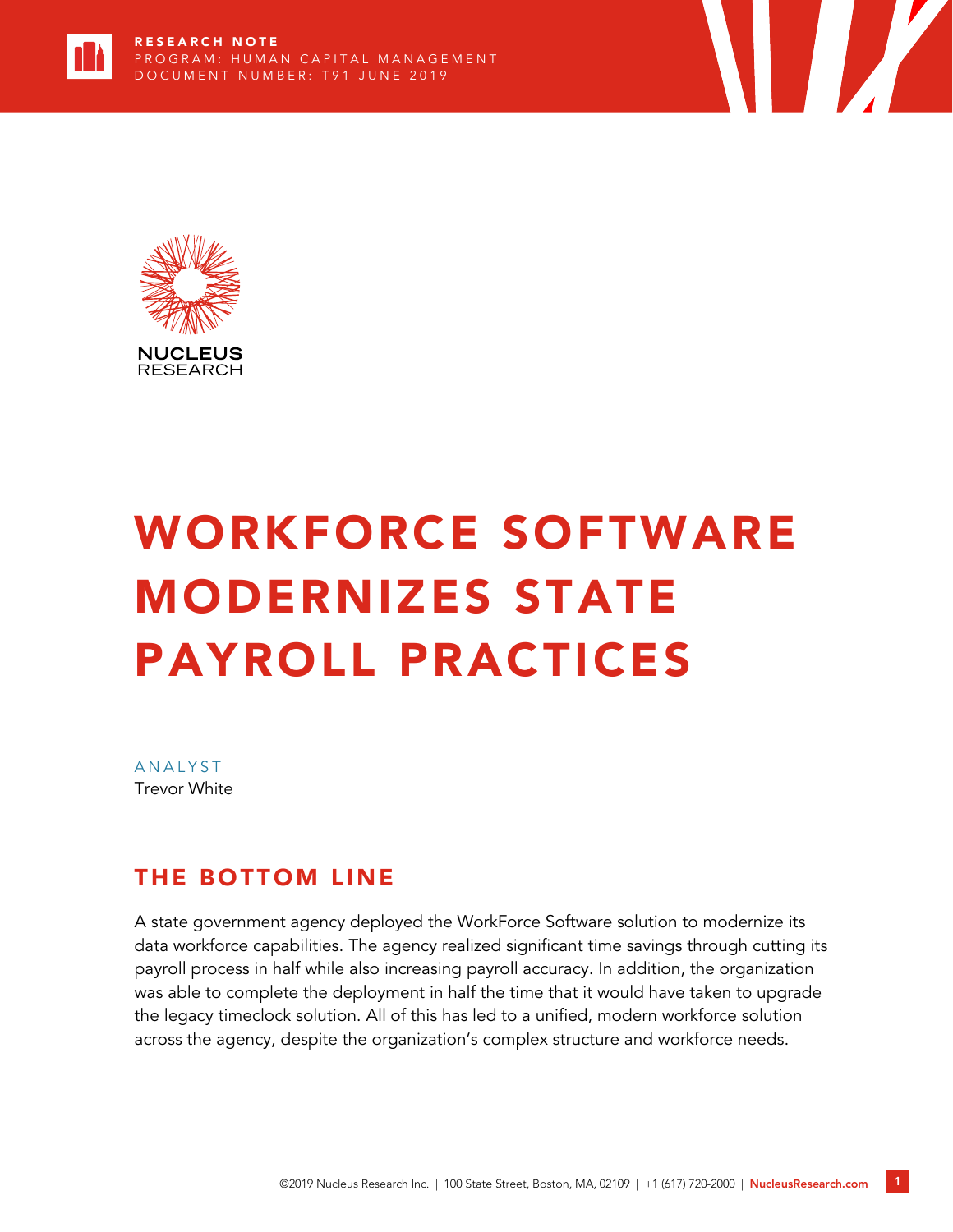

### THE COMPANY

This state agency is made up of five different departments, each of which operates as a separate, independent entity. The agency has multiple unions across its more than 8,000 employees. Each of the departments have different time and attendance, clock technology and other individual compliance needs. The purchasing and implementation of technology for all these entities is handled internally by the organization's IT department.

## THE CHALLENGE

This organization had multiple entities with timeclock applications that were no longer being serviced. When looking at a new timeclock system, the organization wanted to move forward with a standard application across the entire organization. The number of different solutions meant that it had to standardize practices across the organization, forcing it to manually organize workforce-related data before it was able to run any type of analysis. In addition, the organization allows employees to work at multiple entities, each with its own payroll system. Employees could work at multiple departments during a single pay period. Tracking the hours worked and salary owed to employees across multiple systems meant that the agency needed a unified payroll system that would be capable of handling this specific requirement.

#### THE STRATEGY

The organization started to look at new solutions in 2014. As part of this process, the organization put out a request for proposal (RFP). The organization worked with the five departments to get a detailed understanding of each entity's specific requests as well as high-level details around what was required.

After considering multiple vendors, the organization ultimately decided to go with WorkForce Software because it was the only vendor that clearly demonstrated the ability to meet all of the organization's requirements, particularly the need for software that allowed for employees to be on multiple payroll systems.

During the implementation, the organization leveraged internal resources to handle most of the required work itself, choosing to bring on only one consultant to serve as a liaison between the vendor and the organization. The organization structured the implementation teams so that it had points of contact at each of the entities, an overall project manager, and a person from WorkForce Software. In addition, there was a core project team of two to three technical personnel, and two functional business teams. The organization started with the common functionality requirements and then moved on to the entity's individual needs. The agency went live with its WorkForce Software system in February 2016.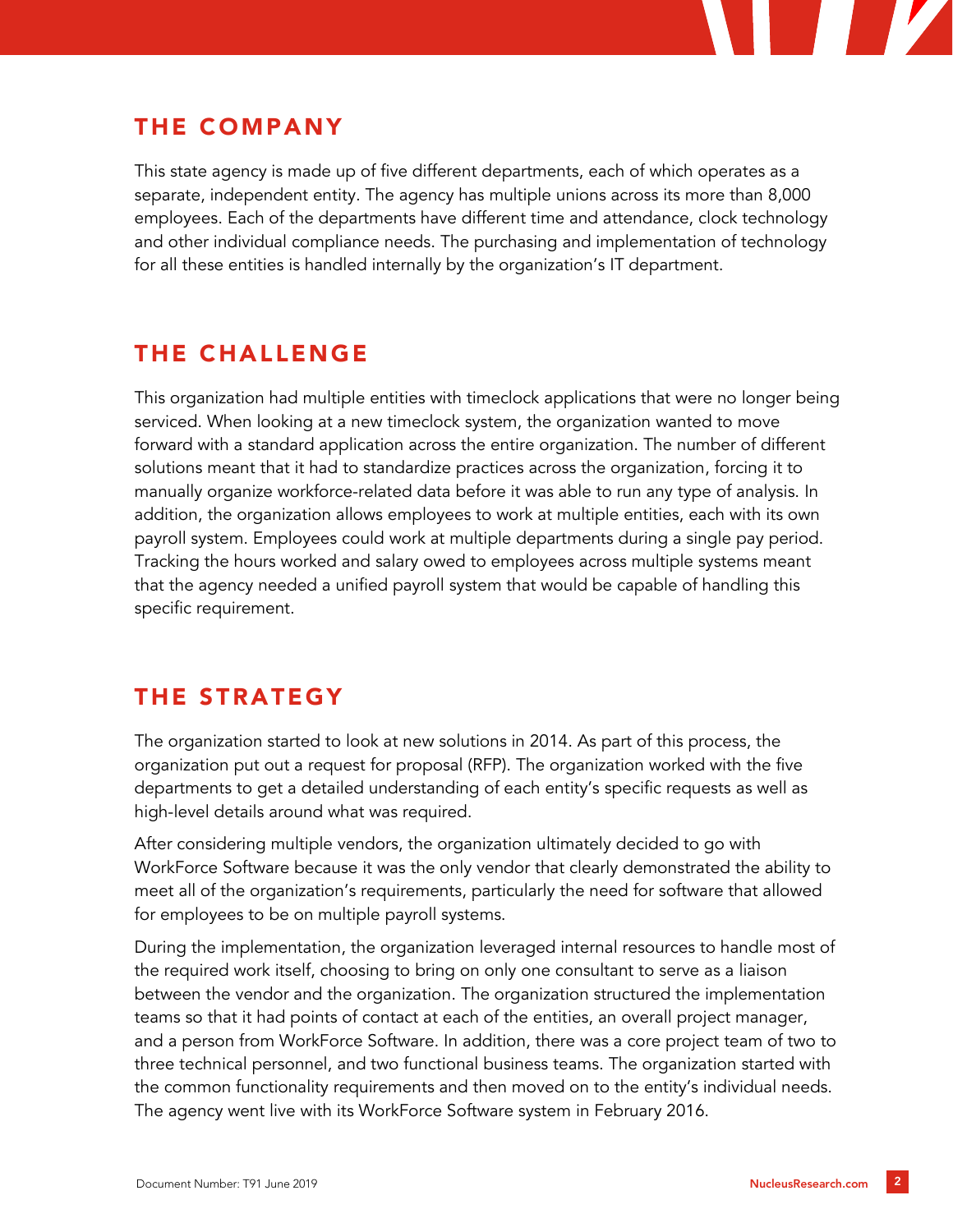

## KEY BENEFIT AREAS

By moving to WorkForce Software, this government agency was able to move multiple business units onto a cohesive, modern workforce management system, thereby updating practices and procedures to better facilitate workforce-related procedures within the organization. Key benefit areas seen as a result of the WorkForce Software deployment include:

- Reduction in payroll processing time. By combining the scheduling and personnel information into one system, the state agency was able to reduce the time it took to run payroll by 50 percent.
- Increased payroll accuracy. The input of data from WorkForce Software allowed the state to run a more accurate payroll, significantly reducing the amount of incorrect payments. This had two main benefits as it lowered overall payments, while also saving HR staff the time of having to go back and correct pay shortages that occurred.
- Reduced Family and Medical Leave Act (FLMA) time. By moving to WorkForce Software, the organization was able to reduce the time that it spent managing FLMA by one-third. The organization has also been able to fully automate its leave process, eliminating the HR staff's input entirely, thereby further reducing the administrative burden on HR.
- Reduced implementation costs. On its previous system, the organization had looked at updating the solution to a newer model. The implementation timeline developed for this was twice as long as the WorkForce Software deployment, which would have resulted in higher costs and a longer payback period.

## KEY COST AREAS

The largest cost area of the organization's deployment was the purchase and configuration of the WorkForce Software. Other cost areas included professional services to aid in implementation and training, personnel time for the employees who executed the implementation, and employee time spent being trained on the new system. Because of the organization's employment structure, the team essentially had to run five simultaneous deployments. This increased the cost as compared to a similarly-sized deployment across a single business unit.